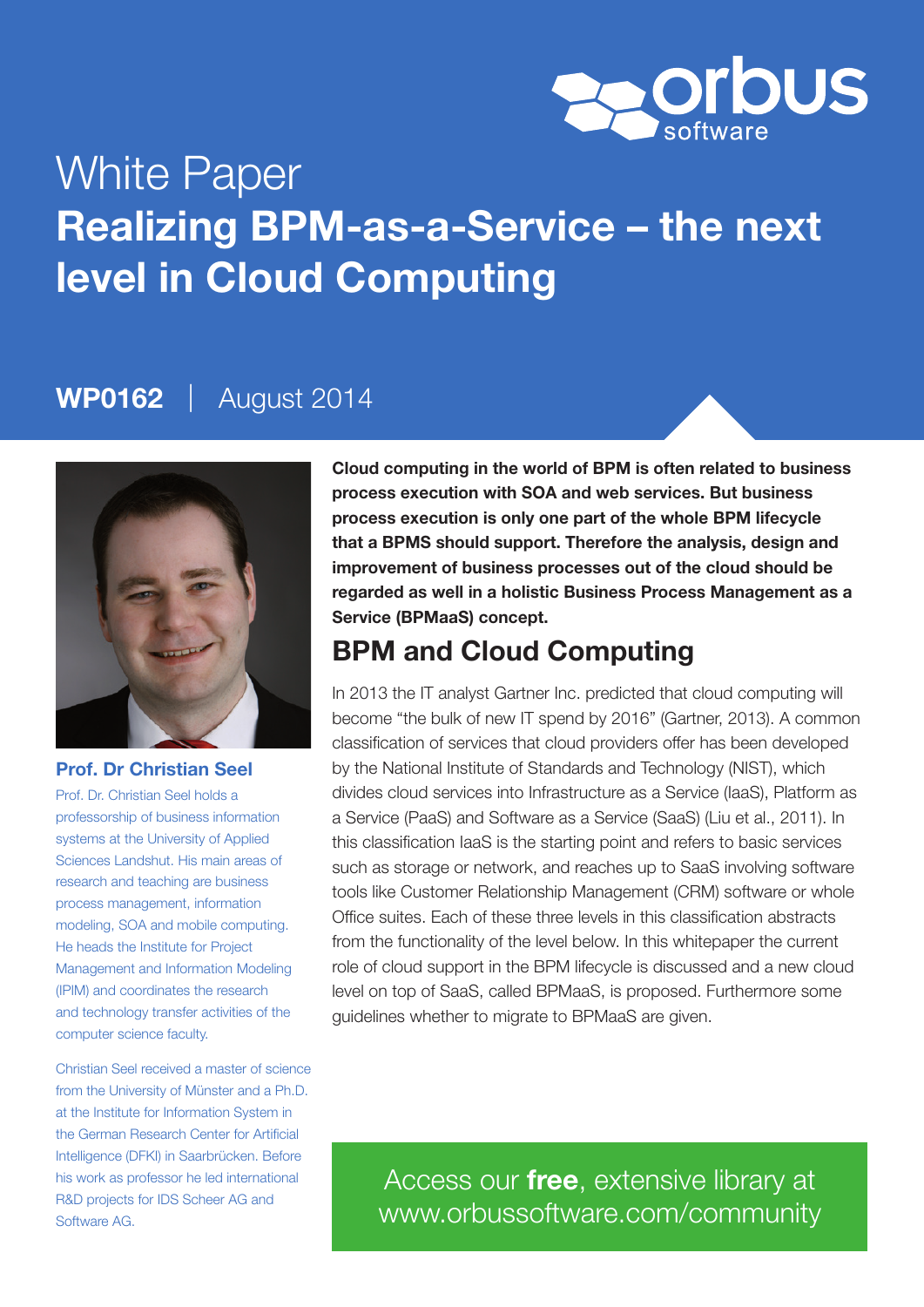# The role of Cloud Computing in the BPM lifecycle

From a Business Process Management (BPM) point of view, cloud computing based on SaaS means that parts of the business process execution are provided in the cloud. Industry standards for business process description like BPMN 2.0 offer an own type of task, called service task, in order to indicate that a service outside the Business Process Management System (BPMS) is executed to realize this task. Especially concepts like the Service-oriented Architecture (SOA) focus on the idea to describe and execute a business process by orchestrating a set of selected (web) services and just define the control and data flow between them inside a BPMS or a business process execution engine. By using SaaS these services or service task are realized in the cloud. Figure 1 illustrates the execution of a business process based on software services that are provided out of the cloud.





This scenario still requires a local BPMS that orchestrates the whole process, additional to the services in the cloud. This means today a cloud support exists only for parts of the BPM lifecycle. However the definition of the BPM lifecycle is seen differently by different researchers and software companies. Therefore the number of phases of the BPM lifecycle varies between 3 phases, as defined by Oracle, and up to 6 phases, as defined by Software AG. But some common phases can be identified in all the BPM lifecycles. At least, there is:

- (1) a phase of process design and analysis,
- (2) a phase of process implementation and execution, and
- (3) a phase of business process controlling and improvement.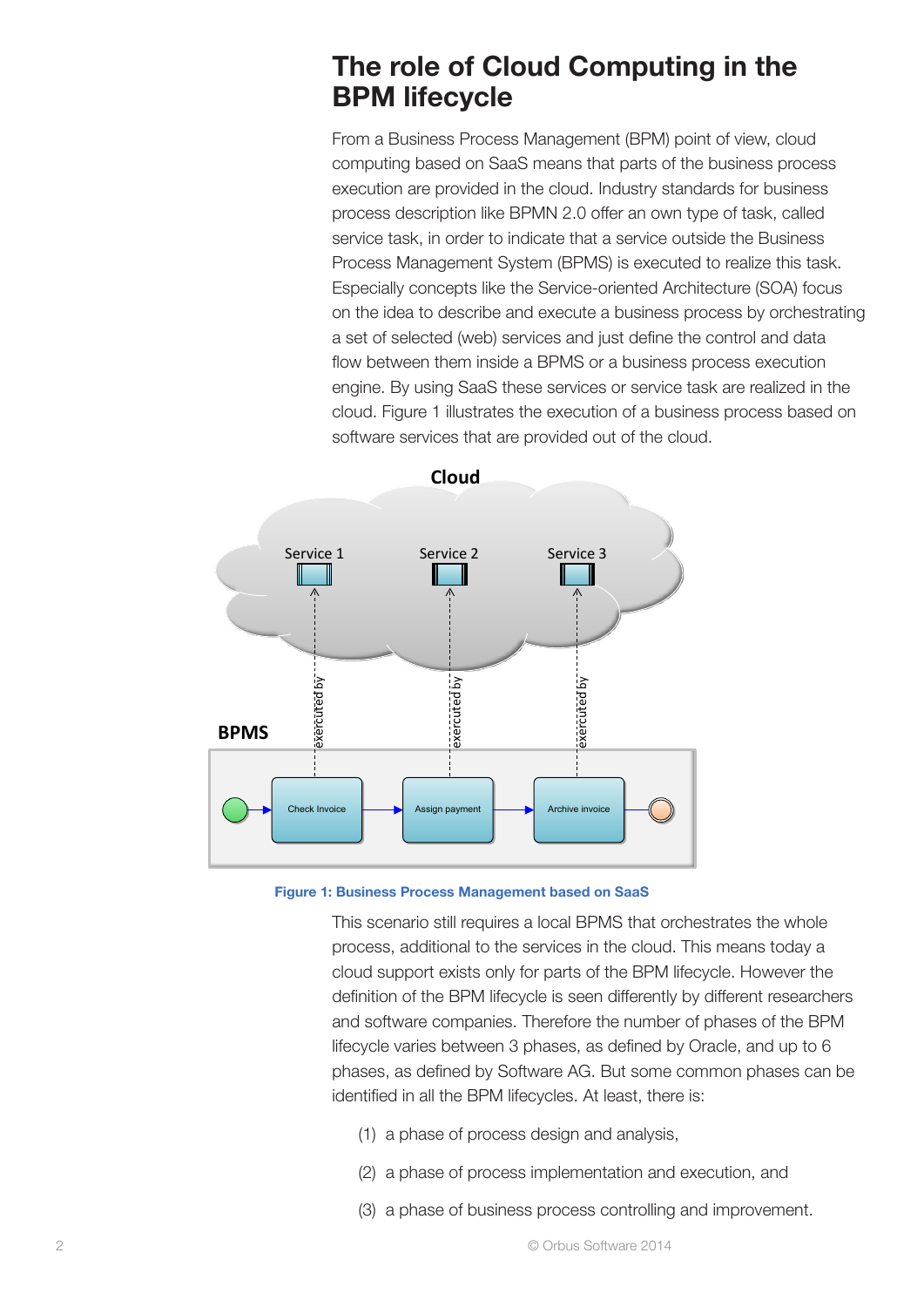The results of the measurement and controlling phase are reused as an input for the design and analysis phase in the next run of the BPM lifecycle. So, in the past, cloud computing in the world of BPM was focused on the implementation and execution phase. This is how today a standard SOA implementation and what is described above in figure 1 are designed.

But in this scenario the process design and analysis phase, as well as the business process controlling and improvement phase, are not supported out of the cloud. Therefore the most claimed benefits of cloud computing (Sereff, 2014) are neglected for both of these phases. The most important achievable benefits are pay per use, scalability and shifting installation and maintenance efforts to the cloud provider, even if it's the own IT department in the case of a private cloud. But as the BPMS still runs locally, and licenses for each client are required, most of the hardware that is sized to handle load peaks will be idle, and efforts for installation and maintenance are still required.

Therefore the next level of abstraction in cloud computing above SaaS will be Business Processes Management as a Service (BPMaaS) that offers the whole BPM lifecycle out of the Cloud. This enhanced cloud stack is shown in figure 2.



Figure 2: BPMaaS as next cloud level on top of SaaS

# BPMaaS as the next cloud level

BPMaaS is the next logical evolution level of Business Process Management in conjunction with cloud computing. Thus the major idea of BPMaaS is to support all phases out of the cloud and not only the execution of business processes. Therefore the Business Process Management System (BPMS) itself is migrated into the cloud. Figure 3 illustrates that idea, in which the BPMS is provided as a Service (BPMaaS).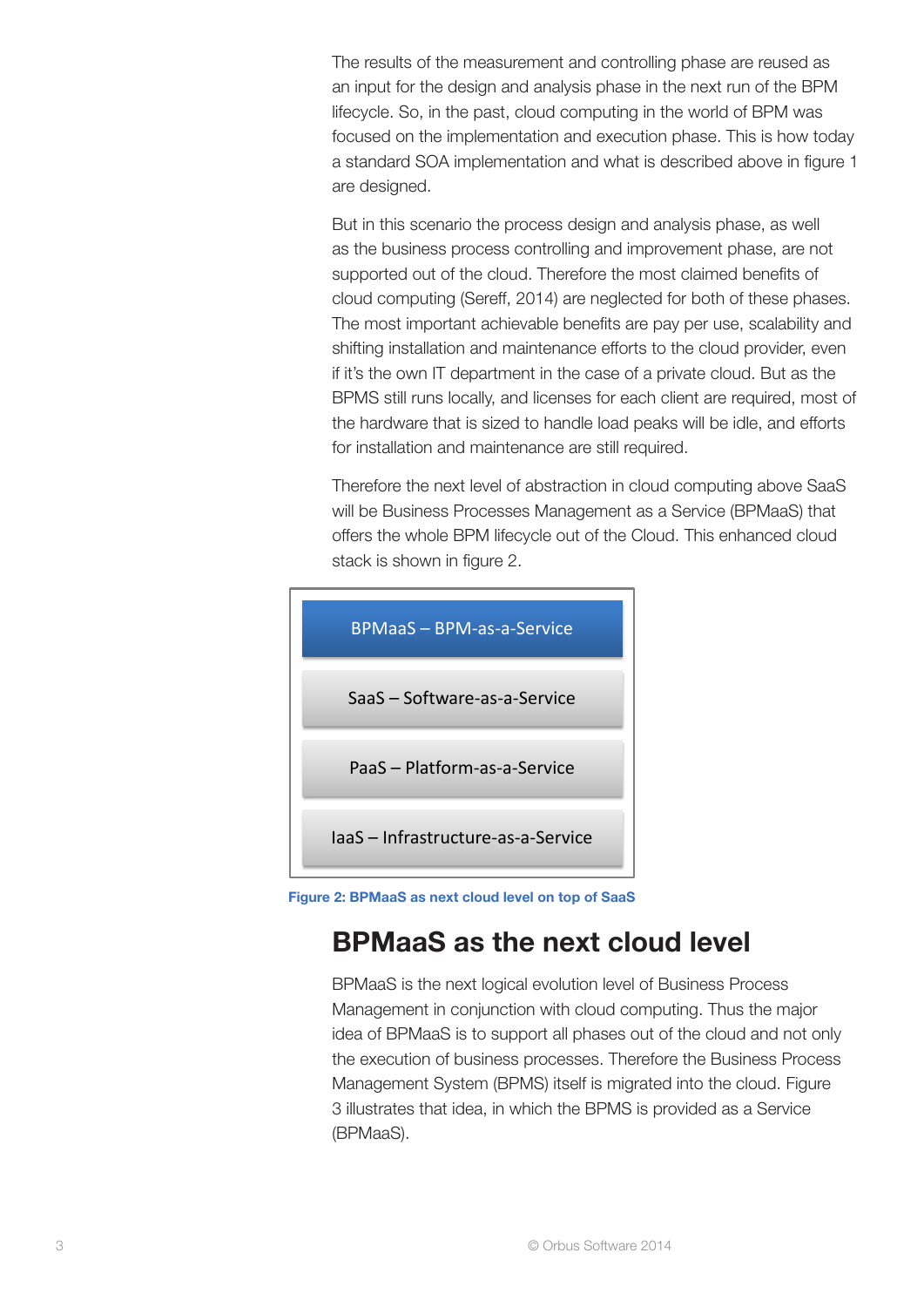

#### Figure 3: BPM in the cloud with BPMaaS

In a company that will practice BPMaaS the whole functionality of the BPMS is accessible via a standard web browser. This obsoletes a local installation and maintenance on each client. Furthermore the update, backup and roll-out of new software versions of the BPMS, as well as of the managed business processes, can be done at a single point. Furthermore the release cycle management of a company's business process models is a demanding task in Business Process Analysis (BPA), as older versions of the process models have to be archived for governance and compliance reasons, and every new version should be published inside the organization synchronously. Therefore from a department's point of view all business process management activities that are related to communicating, updating, publishing or reviewing business process models can be outsourced as a service to the IT or Quality management department that is leading the company's BPM activities. This helps to reduce costs and to enforce governance and compliance rules.

Also, experiences in business process management show that there are typically different types of stakeholders and users in each company. On the one hand there are the BPMS power users that are often process owners, who view, design and improve business process models as part of their daily work. On the other hand there exists a group of casual BPMS users who view business processes when they are required to execute them. BPMaaS doesn't have much effect on the first group, but reduces the hurdle to access the needed business process models, as no more special tools are needed and every platform that offers a web browser can be used. This can be especially a benefit for employees that work externally or are on a business trip, because as long as they can establish a VPN connection to their company's network they have access to the BPMS. The same applies for teams or departments that are distributed at different locations.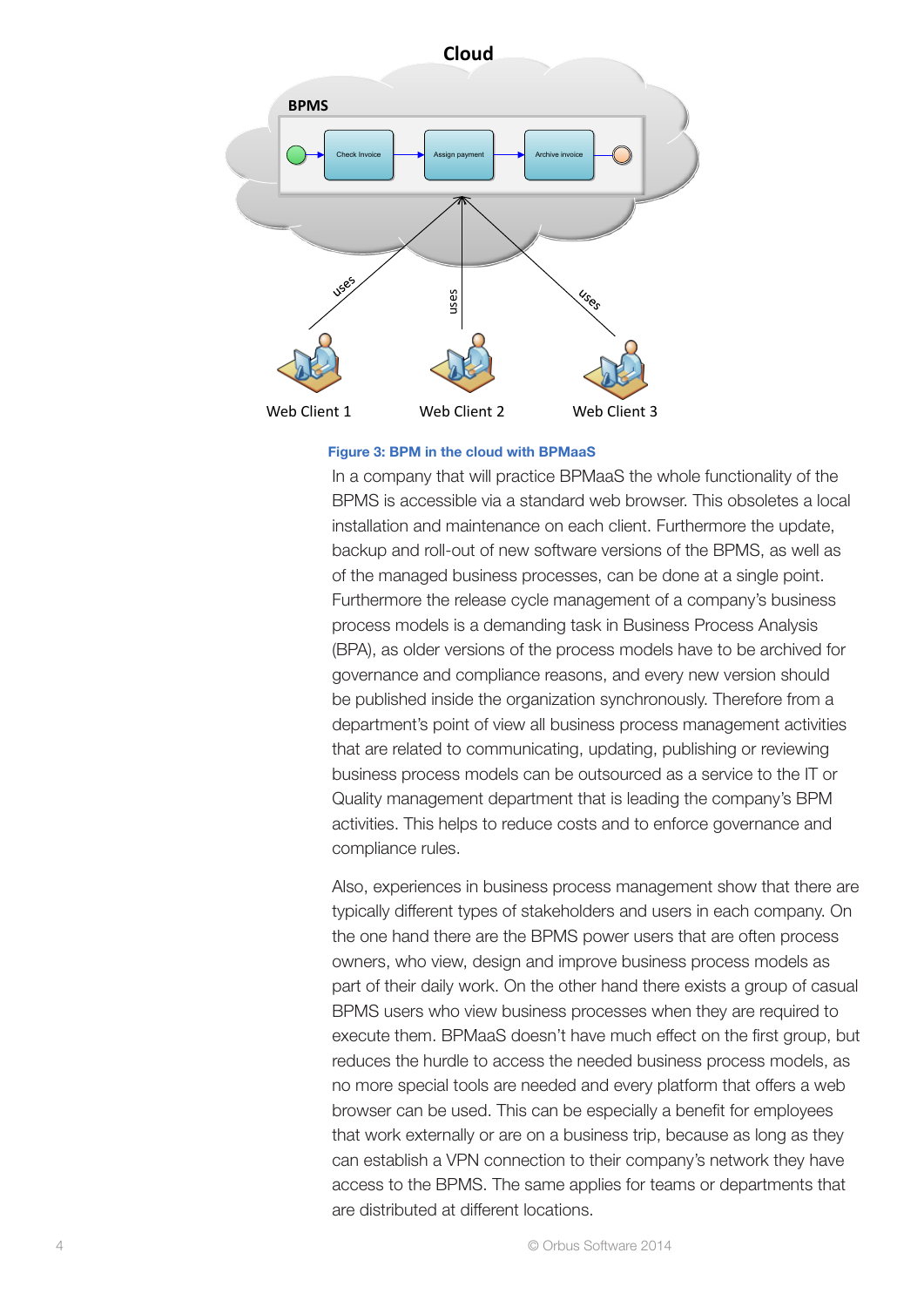Taken as a whole, all benefits as well all disadvantages of cloud usage are applied to the BPMS with BPMaaS. Table 1 summarizes the PROs and CONs of BPMaaS.

| Pros                                                                        | $\bullet$ Cons                                                                    |
|-----------------------------------------------------------------------------|-----------------------------------------------------------------------------------|
| Pay per use                                                                 | Depending on cloud availability                                                   |
| Reduced installation and maintenance efforts                                | Depending on network access                                                       |
| Scalability<br>$\bullet$                                                    | Security issues                                                                   |
| No special software tools need to access<br>$\bullet$<br>business processes | Tradeoff between security and accessibility<br>from outside the company's network |
| OS independent on client-side<br>$\bullet$                                  |                                                                                   |
| Thin clients possible<br>$\bullet$                                          |                                                                                   |
| Easy update of BPMS and business process<br>models                          |                                                                                   |
| • Synchronous company-wide publication of<br>business process models        |                                                                                   |
| Easier backups<br>$\bullet$                                                 |                                                                                   |
| No mismatch with local versions possible<br>$\bullet$                       |                                                                                   |
| Collaborating easier with partners                                          |                                                                                   |

### Table 1: PROs and CONs of BPMaaS

The next section is dedicated to a guideline that gives a hint when a BPMaaS introduction is useful.

### Realization of BPMaaS

Before you start to implement BPMaaS you should clarify which components and functionality are required for BPMS realization out of the cloud. Of course the use of BPM software differs from company to company, but if we refer to the BPM lifecycle then the cloud support of phases 1 and 3 needs to be emphasized.

Amongst others Filho and Costa (2013) gathered the requirements to an BPMS by reviewing the scientific literature on that topic. Other requirements can be deviated by the selection criteria for a BPMS (BPM Institute, 2014). Starting from the presented lifecycle and taking these two sources into account, a set of necessary components can be derived. BPMaaS has to provide a proper support for all business process design activities. This means a component that allows to create and to share business process models out of the cloud, as well as a component that allows for the publication of the created business process models in an easy way should be provided. Additionally, a component to export the created business process models into an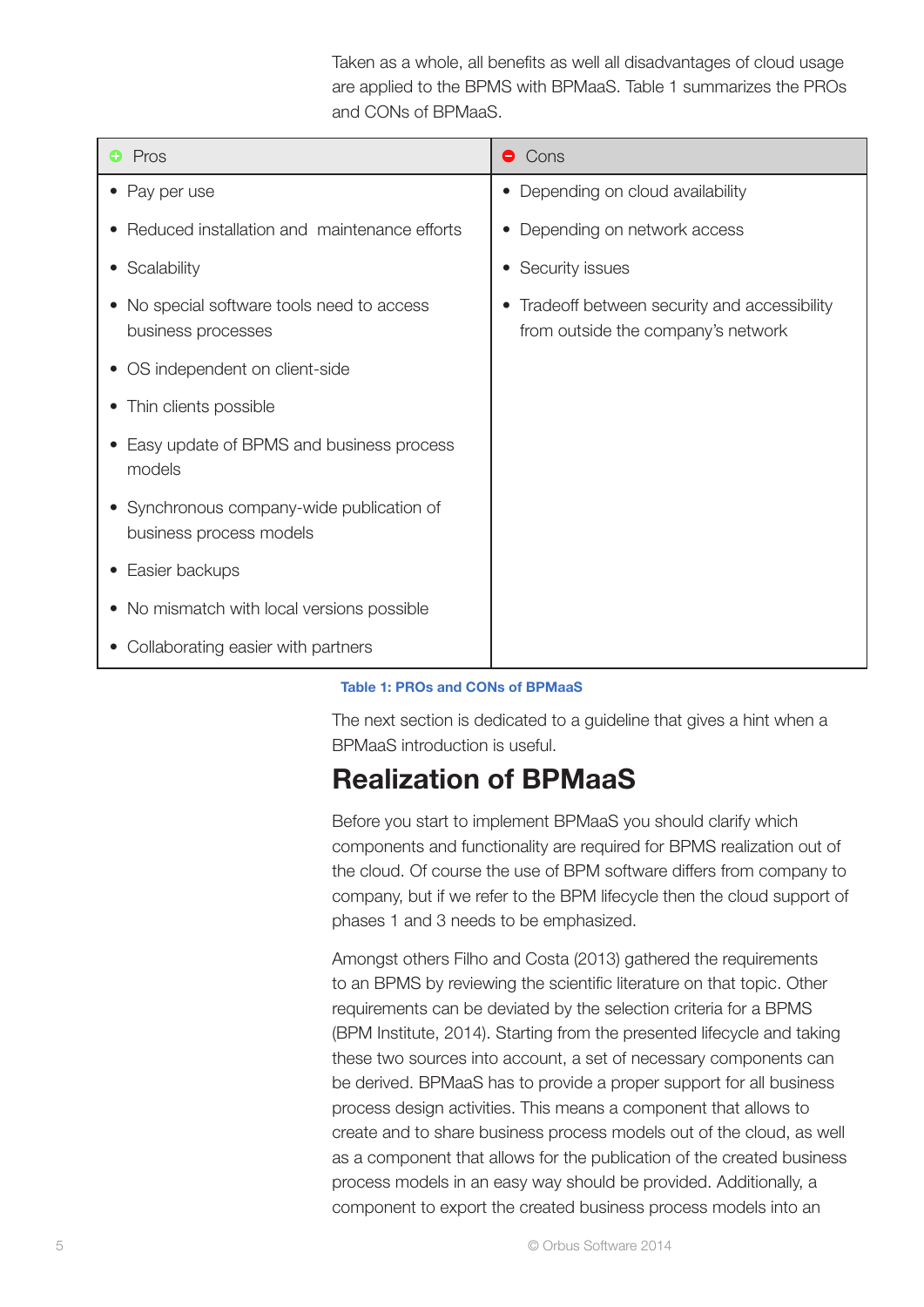execution environment is necessary. Finally, a component that supports actions for process improvement in terms of a continuous business process improvement (CPI) should be integrated, and all governance processes in relation with business process models, like reviewing and releasing a business process model, should be available.

Some BPMS offer these required functionalities in a client-server model with locally installed clients. Therefore the question arises for which companies it might be applicable to consider a migration of their whole BPM software into the cloud in the sense of BPMaaS. Figure 4 shows a short test to determine if a BPMaaS introduction might be promising.



Figure 4: BPMaaS appraisal process

The first decision tests whether the company already has a BPMS in use. If that's not the case, a direct introduction of BPMaaS should be considered. If there is a BPMS available in the company, a comparison between the existing system and a BPMaaS solution should be done.

The first step in order to do this comparison is to analyze the companyspecific requirements to a BPMS. Therefore typical stakeholders can be interviewed and the features of the current BPMS can be sorted on a black- or whitelist. All features that are not used or do not bring a relevant benefit are put on the blacklist, and all frequently used features and as well all additionally desired features are put on the whitelist.

These two requirement lists can be the starting point of the BPMaaS vendor selection. The selected vendor should ideally offer all features on the whitelist, and should charge extra license fees for the blacklist features.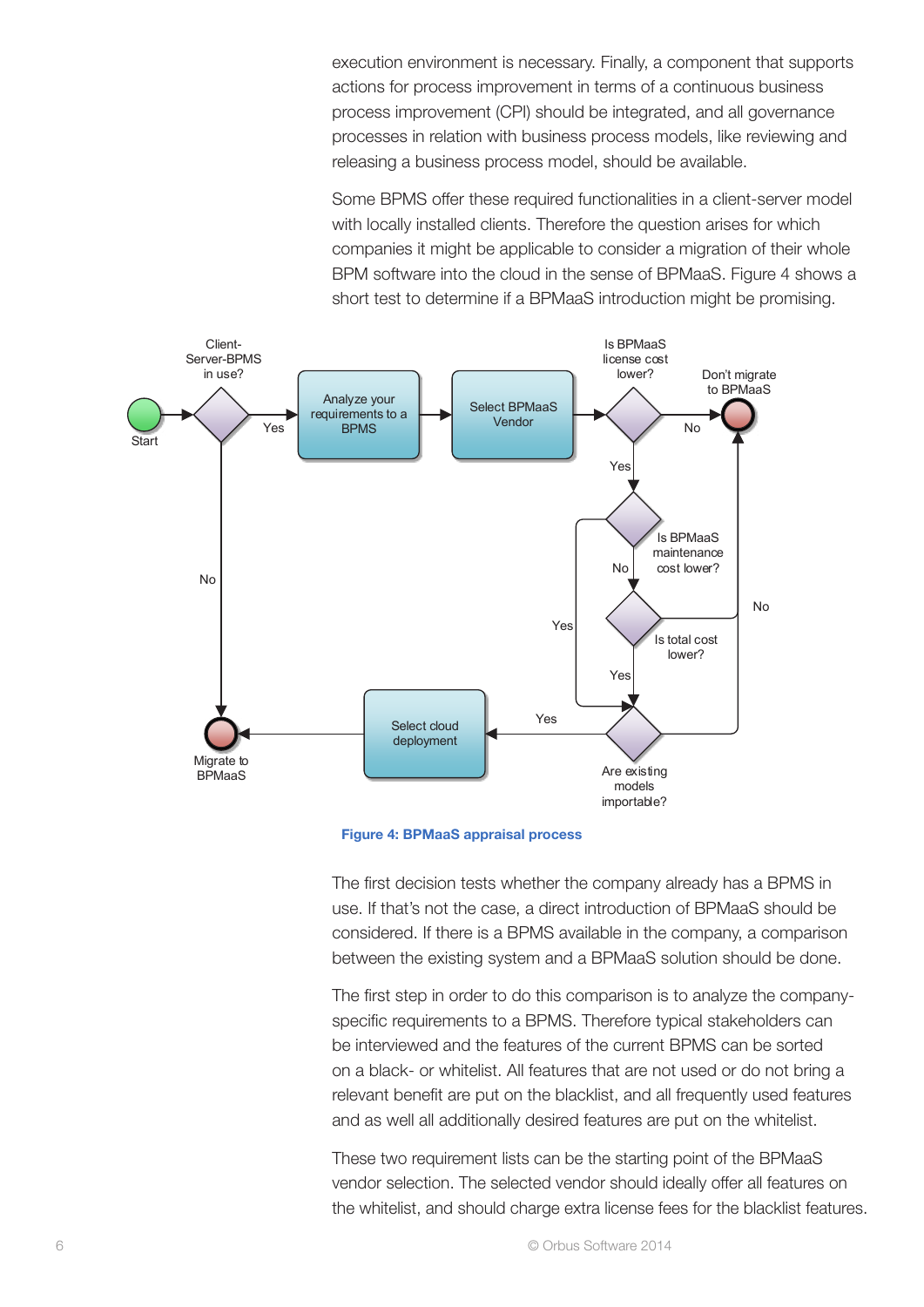After a concrete vendor is selected, the license costs of the existing BPMS and the BPMaaS solution should be compared. The result of this comparison strongly depends on the vendor's payment model. Especially for large companies or quickly growing companies, a flat payment model is desirable, because it makes the costs calculable and easier to predict. Furthermore it reduces the effort in license management, as the assignment of licenses to users can be omitted.

Beside the license costs, including fees for update and support, the maintenance costs in your own company should be regarded. Especially if the BPMaaS solution is hosted by the own IT department there might be higher maintenance costs than for a client-server BPMS. Therefore these costs should be compared. In case that the BPMaaS solution's license fees are lower but its maintenance cost are higher or vice-versa the total cost of ownership should be taken into account.

After a look at the requirements and costs, then the migration of already existing business process models should be regarded. Many companies have already invested a lot of time in the creation of their business process models. Therefore in most cases the BPMaaS solution should be able to import already existing models.

If the TCO comparison is positive for the BPMaaS, and the important process models can be migrated, the way of cloud deployment (Sereff, 2014) has to be chosen. The major choice is between a public or private cloud. The advantage of hosting a BPMaaS solution in a public cloud can be lower costs, but its disadvantage is that the cloud provider or government authorities might have access to confidential and critical information. Currently, most companies prefer private to public clouds (Gaudin, 2014) (Roos, 2013), especially when they handle personal or critical information, such as banks or insurance providers.

### Conclusion

Currently, in most companies, only parts of the BPM lifecycle are supported out of the cloud. In a BPM lifecycle that consists of the three phases – (1) process design and analysis, (2) process implementation and execution and (3) process controlling and improvement – the focus of cloud support is on phase 2, the execution phase. In order to support the whole lifecycle, BPMaaS is the next logical step for Business Process Management in conjunction with cloud computing. The major idea of BPMaaS is to offer the entire functionality of a BPMS itself as a Service in the cloud. Therefore all benefits of SaaS can be transferred to BPM tooling, but it should be remembered that a structured comparison between a BPMaaS solution and a client-server BPMS should be done before BPMaaS is introduced.